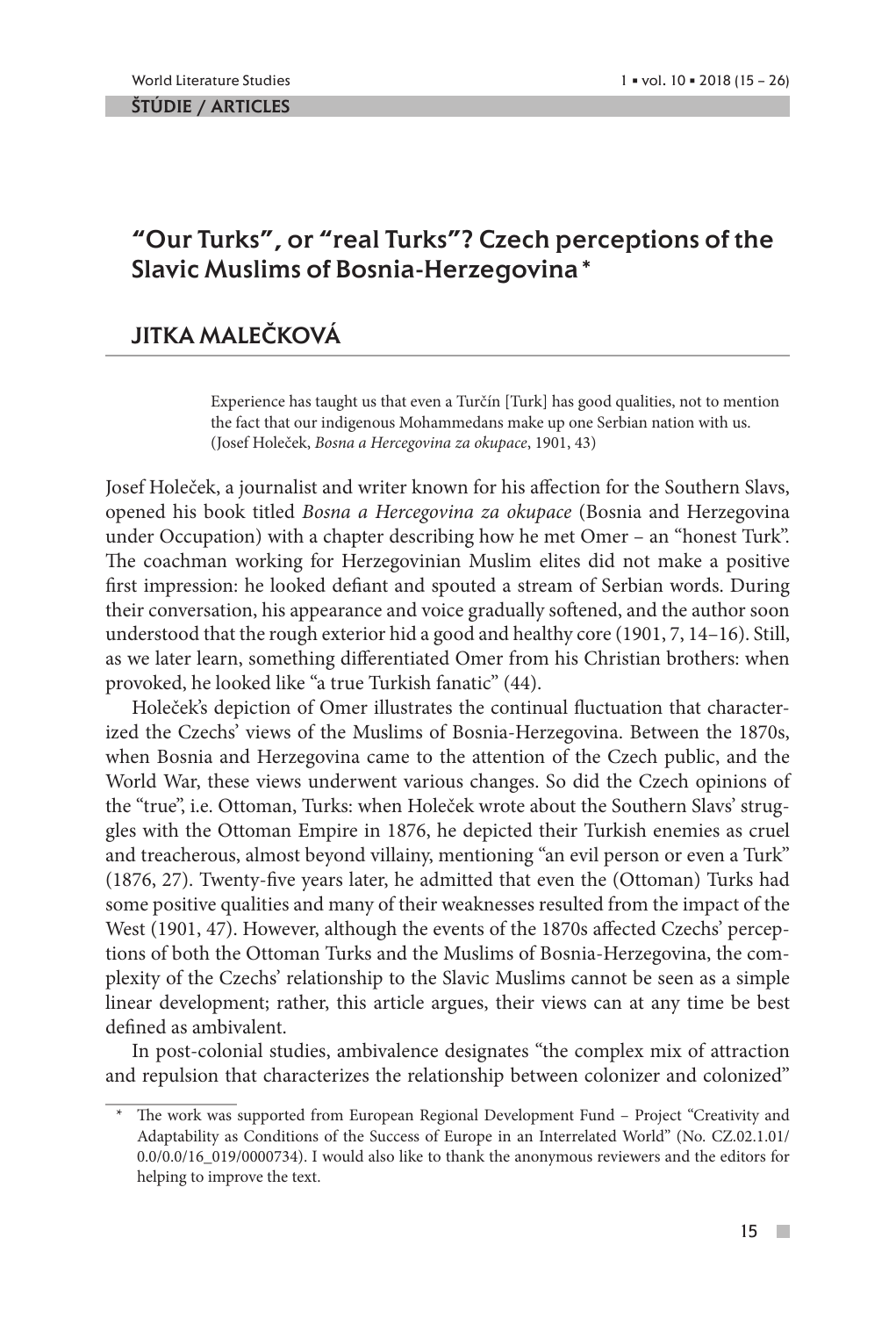(Ashcroft – Griffiths – Tiffin 2007, 10–11). Although the concept is mostly used for the colonized population's relationship to the colonizers, oscillating between, or incorporating both, rejection of and complicity with colonialism, it also refers to the colonial discourse with its patronizing attitude towards the colonized. The latter understanding of ambivalence, describing an approach which is simultaneously (cl) aiming to elevate the "indigenous people" and to capitalize on them, can be extended to other contexts of power, beyond the strictly colonial relationship.

Since Central and South East European historical experience substantially differed from Western imperial projects, it is usually not studied in the framework of colonialism, imperialism and Orientalism. Leaving aside older critiques of Czech capitalist expansion (Nečas 1987), mainstream Czech historiography does not pay attention to Czech colonial ambitions. "Orientalism" is mostly mentioned in value-free descriptions of 19th-century Czech art (Štembera 2008). Notable exceptions include studies of Czech travels to Egypt (Storchová 2005) or the impact of Orientalism on Czech attitudes towards the Balkans (Šístek 2011).

The absence of a "Czech" colonial empire and the resulting reluctance to view the Czech past as connected with colonialism underline the need to examine the Czech relationship to Muslim "Others" within the context of societies that lacked overseas colonies. Andre Gingrich's concept of "frontier Orientalism", which refers to "nearby intruders at 'our' border", who "are dangerous, almost evenly matched rivals, but not exotic subalterns, servants, and slaves", rather than to "distant subjugated overseas colonies" seems like a useful lens through which to approach the Czech case (2015, 62). According to Gingrich, Austrian popular culture distinguished the "bad Muslim" (Ottoman Turk) from the "good Muslim" (in Bosnia-Herzegovina) who helped to defend the Austrian homeland: the former, violent and aggressive before 1683, was later portrayed as defeated and humiliated, while the latter could be used against the new (Slavic) enemies before and during World War I (1996, 106–109).

This article examines Czech views of the Muslims of Bosnia-Herzegovina in the late 19th and early 20th centuries, as compared to the prevailing opinions about the Ottoman Turks at that time. Although they were sometimes distinguished by the unambiguous labels "Ottomans/Ottoman Turks" (*Osmané/osmanští Turci*) and "Turkified" (*poturčenci*), both groups were often called "Turks" (*Turci* or *Turčíni*) or "Muslims" (*moslemíni, mohamedáni*), and by names which became clear only from the context. Looking at both groups together in terms of Gingrich's contrast between "good" and "bad" Muslims can shed light on Czech perceptions of the inhabitants of Bosnia-Herzegovina who were both Muslims and Slavs. This study focuses primarily on travel accounts and other non-fiction works published in Czech between the 1870s and 1918 and written from personal experience, and thus accepted as truly portraying the Muslim population. A brief summary of the Czechs' opinions on the Turks in the second half of the 19th century in the first part of the article provides a background against which the distinct features of the Czech views of the Slavic Muslims are outlined in the second part of the contribution. The core of the article, its third part, is devoted to images of Muslim women who, according to Gingrich, hardly figured in the "frontier" version of Orientalism.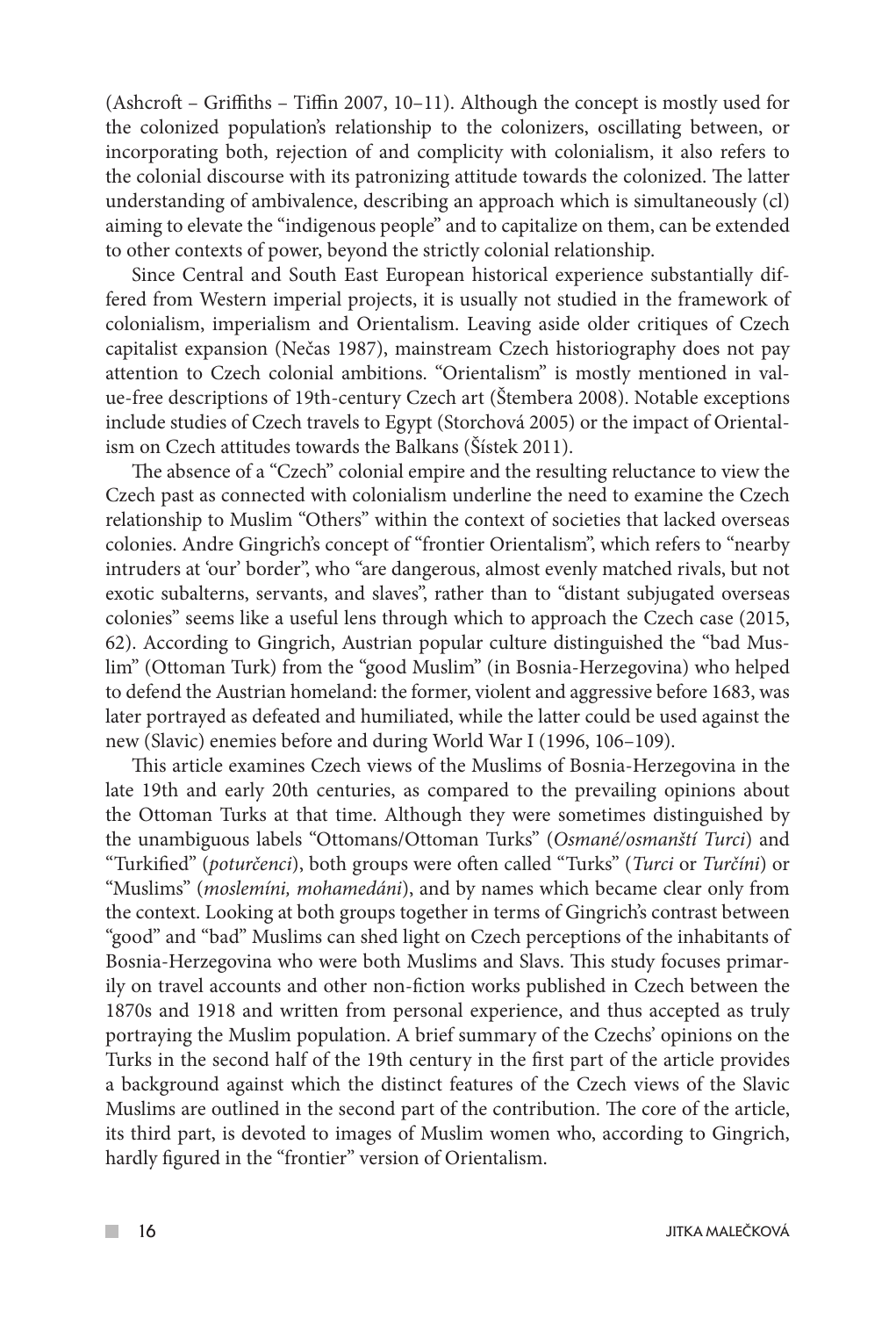### **19TH-CENTURY STEREOTYPES OF "THE TURK"**

Czech views of the Turks in the late 19th century drew on existing pre-conceptions, based largely on the stereotypes of "the Turk" as the arch-enemy of Christendom, which have survived from early modern times. Although the Czech lands never fell under Ottoman rule, "the Turkish threat" had been present in early modern Czech history even before 1526, when the Czech lands became a part of the Habsburg Empire. The actual battles did not occur on Czech territory with the accompanying effects on the civilian population, as was the case in neighboring Austrian or Slovak areas, but the Czechs participated in the wars with the Ottoman Empire and paid taxes to support them. As a result, "the Turk" was a relevant "Other" for early modern Czechs and has become the subject not only of numerous pamphlets and learned treatises, but also part of the folk tradition (Rataj 2002; Lisy-Wagner 2013). Given the less direct experience with fighting, however, Czech folk culture had retained only weak memories of "the Turkish threat"; folk ballads with Turkish themes, for instance, were not particularly dramatic and often had an optimistic, defiant or humorous side (Sirovátka 1968, 102–108).

The Turks became an immediate concern again in the 1870s, when the Czechs passionately followed the news about the uprisings in the Ottoman Balkans, their suppression, and the ensuing Russo-Turkish war. A number of pamphlets were published, reviving the stereotype of "the terrible Turk": the Turks were described as vengeful, treacherous and cruel monsters, torturing Slavs and lusting for (especially Slavic) women. Pictures of extreme violence, with the Turks impaling enemies' bodies on sticks, cutting their heads and limbs, and blood spouting to the sky, were common in both fiction and non-fiction works of the late 19th century. In this period, relevant for the construction of Orientalist stereotypes, the Czech views of the Turks were closely connected with nationalism: the resurrection of anti-Turkish rhetoric corresponded to an upsurge of Slavic solidarity and Pan-Slavism. With the increasing emphasis on Slavic kinship, the fate of the Slavs – Bulgarians, Serbians, and Montenegrins – who lived under Ottoman rule gained in importance for the Czechs. As a result, the image of "the Turk" ceased to be a mere historical reminiscence of the "Turkish threat" of the distant past or a proxy of a generalized enemy image, but became relevant for national (Pan-Slavic) awareness. This fits one of the features of frontier Orientalism, which "can attain a central role for the nationalisms it feeds" (Gingrich 2010, 78).

At the same time, the number of Czech men (women did not publish travelogues on the Ottoman metropolis) who visited the Ottoman Empire started to increase in the second half of the 19th century. They traveled mainly as tourists and in their accounts, they referred to the same works that had shaped their travel impressions; these ranged from early modern Czech travel accounts, especially the 16th-century *Příhody Václava Vratislava z Mitrovic* (*The Adventures of Baron Wenceslas Wratislaw of Mitrowitz*) to famous Western travelogues (including Byron), contemporary exotic novels, such as those of Pierre Loti, to various versions of the *Thousand and One Nights*, popular among travelers to the Middle East everywhere in Europe. Despite similar inspiration, when compared to their French and British counterparts, the

**COL**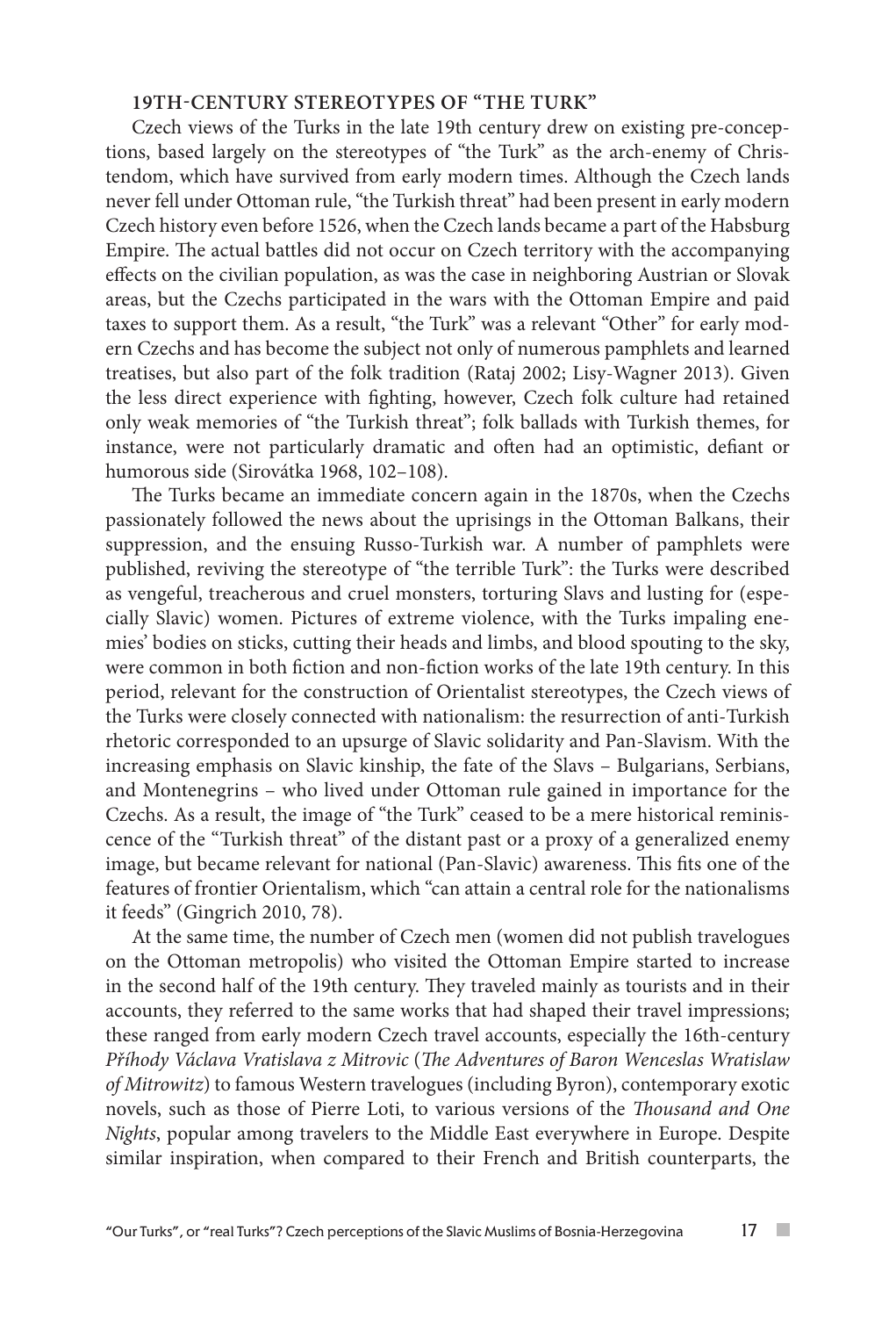Czechs seemed to be less interested in politics, despotism and slavery, and focused mainly on the character of the Turks.

The Czech travel accounts presented rather diverse images of the Turks. Reproducing older stereotypes, they depicted the Turks as bloodthirsty, violent and vengeful, and occasionally as lustful. For some, the Turks were Asian barbarians or fanatics (Wagner 1889, 189; Guth 1896, 128; Svátek 1909, 24–25). Nonetheless, late 19th- and early 20th-century travelers to Istanbul showed that the Turks' (former) strength and violence were not their primary worries any more: their major criticism and complaints concerned the constant requests for *baksheesh* and bribes. Reflecting more modern attitudes, they portrayed the Turks as lazy, indifferent and fatalist, lacking education and civilization, but also as exotic and intriguing. Religion was seen as a source of the Turks' difference and interpreted in contradictory ways: on the one hand, it was responsible for the fatalism and fanaticism of the Turks; on the other hand, it inspired their charity, kindness towards animals and sincere religious devotion. The travelers further praised Turkish hospitality, some appreciated the shopkeepers' unobtrusiveness (Štolba 1918, 101; Klaus 1910, 223–224) or emphasized that the Turks accepted refugees; their willingness to do so, as well as their tolerance, could serve as examples to many "civilized nations" (Wagner 1889, 193–194). Only rarely did the positive evaluation of the Empire and its inhabitants set the tone of the whole travel account. As one traveler wrote, the social life of the Turks is much friendlier, more intimate and more sincere than that of the Czechs. They do not have social classes, and aristocracy by birth is almost unknown to them. Hypocrisy, deceit and falsehood are not so common as in our society; in contrast, we find justice, charity and hospitality more often in the Turkish character than among the Czechs. Compared to the Czechs, the Turks are also more content. "Isn't a pleasant harmless carelessness with a cup of coffee better than drinking spirits in our pubs?" he wondered (Klaus 1910, 197–198, 223).

Although such strong praise was exceptional, "the Turk" as depicted by the Czech travelers was neither a fearful enemy, nor a completely negative figure. The Czech travelogues lacked some of the concerns such as inter-racial mixing (Heffernan 2011, 158–162) that were essential for British travel narratives on the Ottoman Empire, but they created similarly heterogeneous images of the Turks, affected perhaps more by current Western imagery than by the Czechs' past involvement in "the Turkish wars".

#### **THE TURKIFIED SLAVIC (BR)OTHERS**

After the Austro-Hungarian occupation of Ottoman Bosnia and Herzegovina in 1878 (Okey 2007; Ruthner – Reynolds – Reber – Detrez 2015), the Czechs were able to benefit from the Austro-Hungarian imperial enterprise and some did so. In the late 19th and early 20th centuries, the Czechs founded factories and construction firms in Bosnia-Herzegovina, the Czech capital participated in financing local businesses, and branches of Czech financial institutions were established in Sarajevo (Nečas 1987). The Czechs served as clerks in the Austro-Hungarian administration of the occupied lands and Bosnia-Herzegovina provided work for many Czech teachers, doctors, architects, officers and skilled and unskilled workers.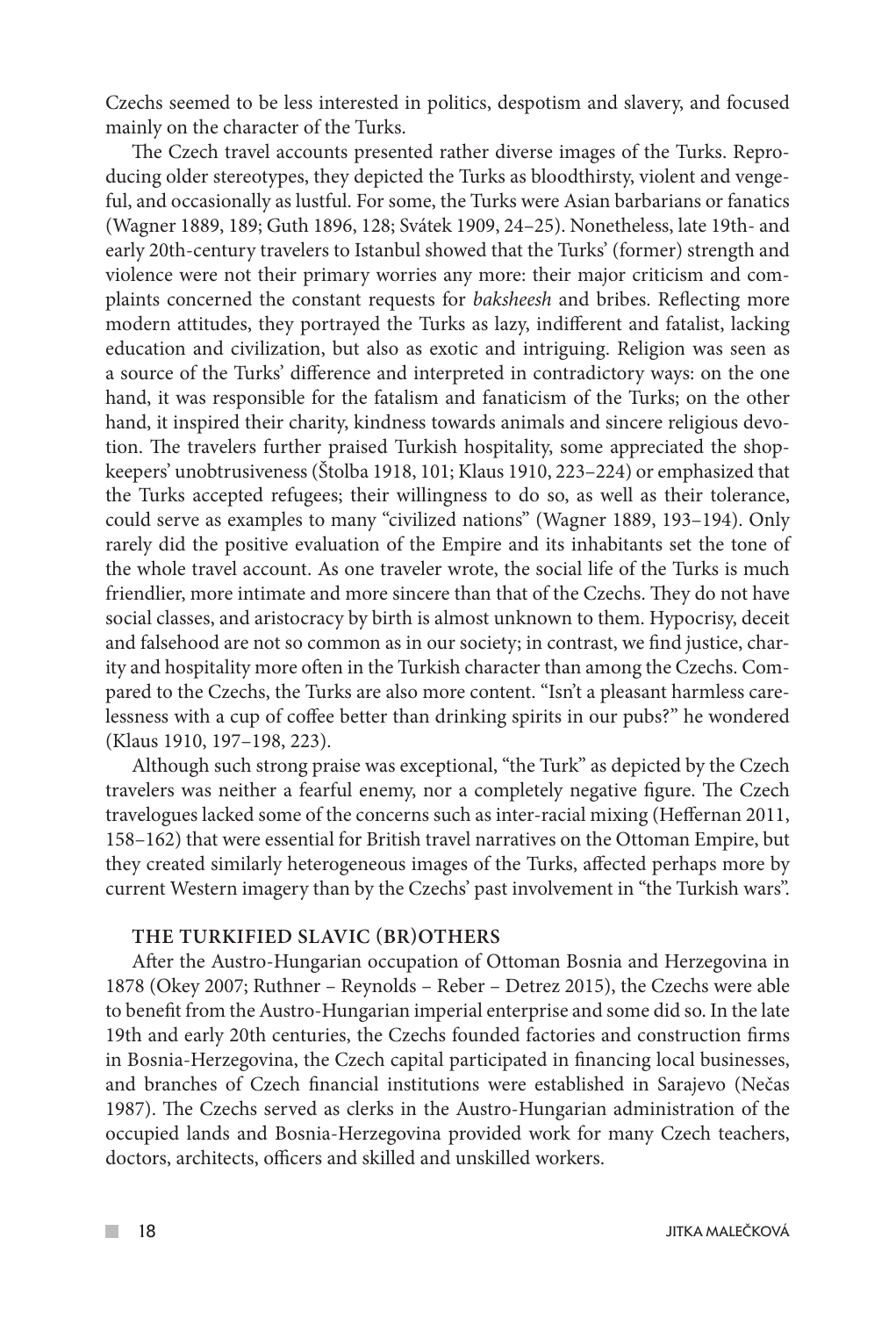The increasing interest in Bosnia-Herzegovina after the occupation is manifested in the two major Czech encyclopedias of the second half of the 19th century: František Ladislav Rieger's *Slovník naučný* (1860–1874) and Jan Otto's *Ottův slovník* (1888–1909). Rieger devoted six pages to Bosnia (822–827); while Otto's entry on Bosnia (with Herzegovina), written by six authors, had 16 pages (428–444). The latter developed the information provided by the former, including that related to the local "Mohammedans"; they considered themselves descendants of the Serbs, either of the old Bosnian nobility who had converted to Islam in order to keep their estates, or of town-based craftsmen and traders; they called themselves Turks (*Turčíni*), but had not forgotten their origins and national language. In fact, the begs were supposed to have preserved the purest Serbian language, even though they soiled it by mixing Turkish words in it (Rieger 1860, 824; *Ottův slovník* 1891, 432). *Ottův slovník* added further details on the Muslims: although the Bosnian Mohammedans were affected by fatalism and fanaticism, their Slavic origin was evident from the fact that polygamy did not spread among them. Until the occupation, they had been the worst enemies of their Christian brothers as reflected in local idioms, according to which it was a sin to kill a dog or an ox, but to kill a Christian was a merit, and one could do what he pleased with an Orthodox, provided one washed one's hands afterward (1891, 432–433). These idioms, together with other information, were repeated in later travelogues (Zavadil 1911, 28).

In the late 1870s and early 1880s, the relationship to the Muslims of Bosnia-Herzegovina was affected also by the Czechs' participation in the occupation and suppression of the armed resistance of the local (mainly Muslim) population. The resulting negative views of the Muslims were reflected both in the memoirs of the Czech participants in the campaigns and in folk culture. Accounts of the Czechs who took part in the conquest of Bosnia-Herzegovina revived the stereotype of the "terrible Turk": in an anonymous account from 1883, the local Muslims were described as barbarians and beasts, who tormented captives, forced them to kiss their feet and cut off the heads of dead enemies (*Povstání v Bosně* 1883, 74–80). A decade later, Edmund Chaura compared the local Muslims to cannibals: "we stood in full armour against the abominably cannibal enemy and I do not exaggerate, the Zulus, Bagirmis, Nyam Nyams, Bechuans, Hottentots and similar South African tribes have behaved with more chivalry towards European travelers than Bosnian Turks towards us" (1893, 37–38). And yet, most of these people had Slavic blood in their veins, "poisoned in a Turkish way", he sighed (103). Another participant of the campaign, Ignát Hořica, in an account published long after his death, depicted a much more complex image of the Muslims. In his book, Muslims occasionally cut off the heads of their enemies, but they are brave and defend their country against invaders; both sides of the conflict appear equally violent. Even when he wrote about a "Turkish fanatic" who is executed for murder, the author showed that this act was a reaction to murders committed by the Austro-Hungarian army. Hořica believed the war to be absurd: "How many men of the beautiful and healthy Slavic tribe were annihilated in a short time! It was also a war of brothers against brothers, and [look] how it was conducted!" (1909, 47). Although such an opinion was not common among the participants of the campaigns of the late 1870s and early 1880s, Hořica's work shows that Czech views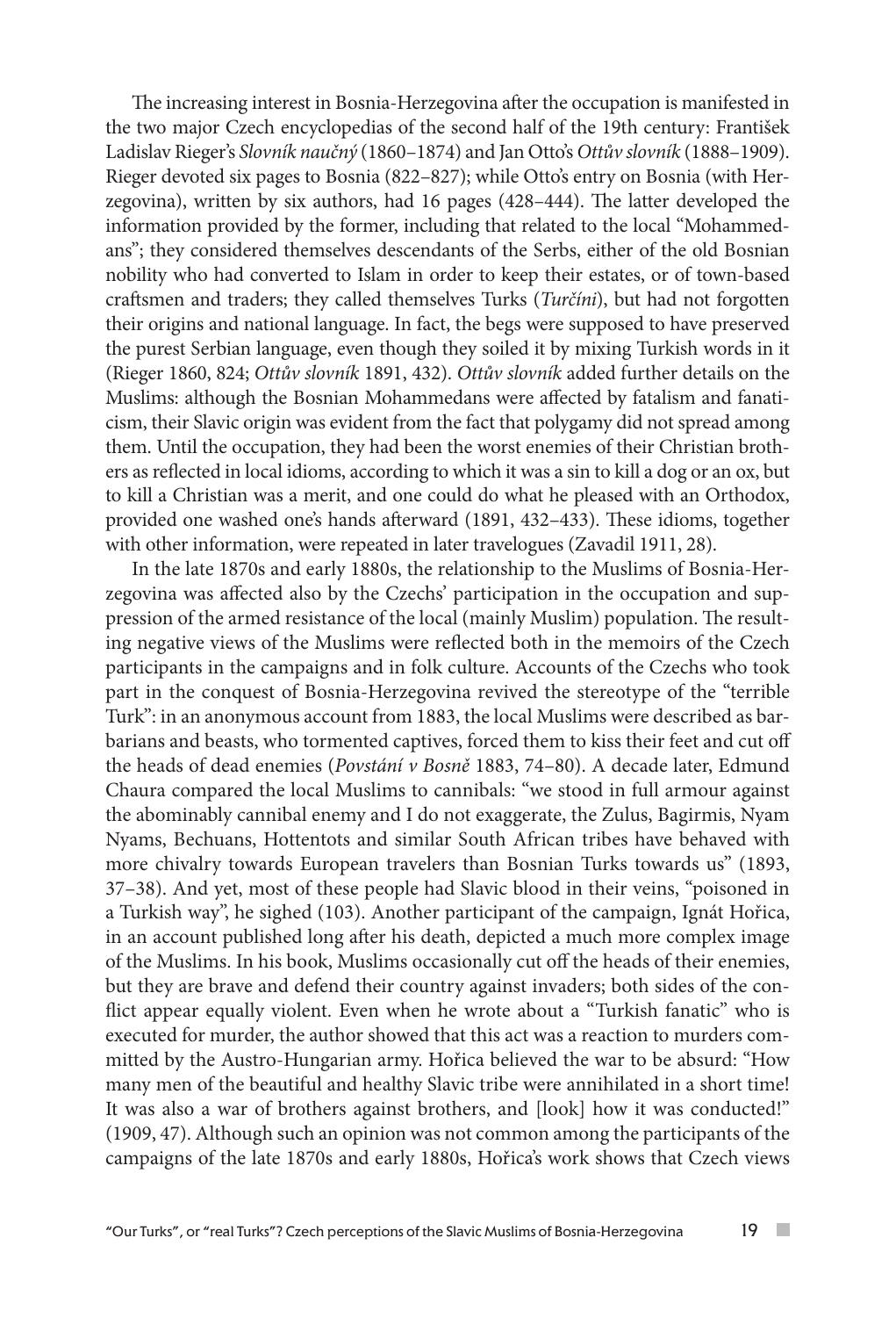of the Slavic Muslims did not develop linearly, from negative to positive images, but sometimes combined the two.

Once the opposition against the occupation was suppressed, Austrian elites started to perceive Bosnian Muslims as potential allies against the Slavs. For the Czechs, in contrast, the Muslims of Bosnia-Herzegovina became a force that should be persuaded to unite with their Slavic brothers. Obviously, the Czechs made an effort to differentiate the Slavic Muslims from the Ottoman Turks. They emphasized that the Muslims and Christians of Bosnia-Herzegovina spoke the same Slavic language and had preserved many habits and customs from their common Christian past: sincere hospitality, faithfulness in friendship and brotherhood of choice (*pobratimství*); even if they called themselves Turks, the Muslims often did not know Turkish and they felt real patriotic love for their country (Třeštík 1897, 21–22; Toužimský 1882, 119–123; Daneš 1909, 92). Others noted that the Muslims and Christians of Bosnia-Herzegovina had common interests and legal consciousness, which "betrayed" the Muslims' Slavic origins (*Dvacet let práce kulturní* 1899, 15).

The Czechs who visited Bosnia-Herzegovina in the 1890s and 1900s mentioned the animosity and even cruelty which the Muslim Slavs had shown towards Christians in the past (Třeštík 1897, 20; Zavadil 1911, 28). In this context, the main characteristic ascribed to the Muslims was "fanaticism": their deep, even fanatic devotion to Islam was astonishing, although many of them had little idea about Mohammad's teachings (Třeštík 1897, 21–22), and their religious fanaticism made them cruel enemies. Interestingly, according to some travelers, the same fanaticism also gave them moral support against corruption coming from "civilized" Europe (Daneš 1909, 92). As Holeček put it, as long as "the strong bases of the pure Mohammedan family life remain on the whole unshaken and as long as the society is based on undisturbed family life it is not lost" (1901, 63). Family habits were for the Czechs the most significant and telling aspects of the Muslims' Slavness: Muslims shared with their Christian compatriots a patriarchal mentality, they were monogamous, did not use the right of the Hanefite rite to four wives, rarely divorced and their family life was orderly, showing exemplary companionship and mutual respect among its members (Třeštík 1897, 22; Toužimský 1882, 123). Holeček went so far as to claim that, "in truth, one does not find among the Western Christians either so much conjugal love or so much family love as among the Mohammedans" (46).

These views display the ambivalence in the Czechs' perceptions of the Slavic Muslims: as Slavs they were seen as relatives, yet, as Muslims, they traditionally belonged to the (Turkish) enemies of the Slavs. The "Turkish heritage" also made them more backward than their Christian (br)others, to use the concept coined by Edin Hajdarpasic for the Muslims of Bosnia, who had the potential of being "both brothers and Others" (2015, 16).

#### **WOMEN IN THE ORIENT**

One of the main differences between classical and frontier Orientalism, according to Gingrich, is the place of women: in contrast to the male erotic fantasies about Muslim women typical of the former, the latter pays no attention to women, apart from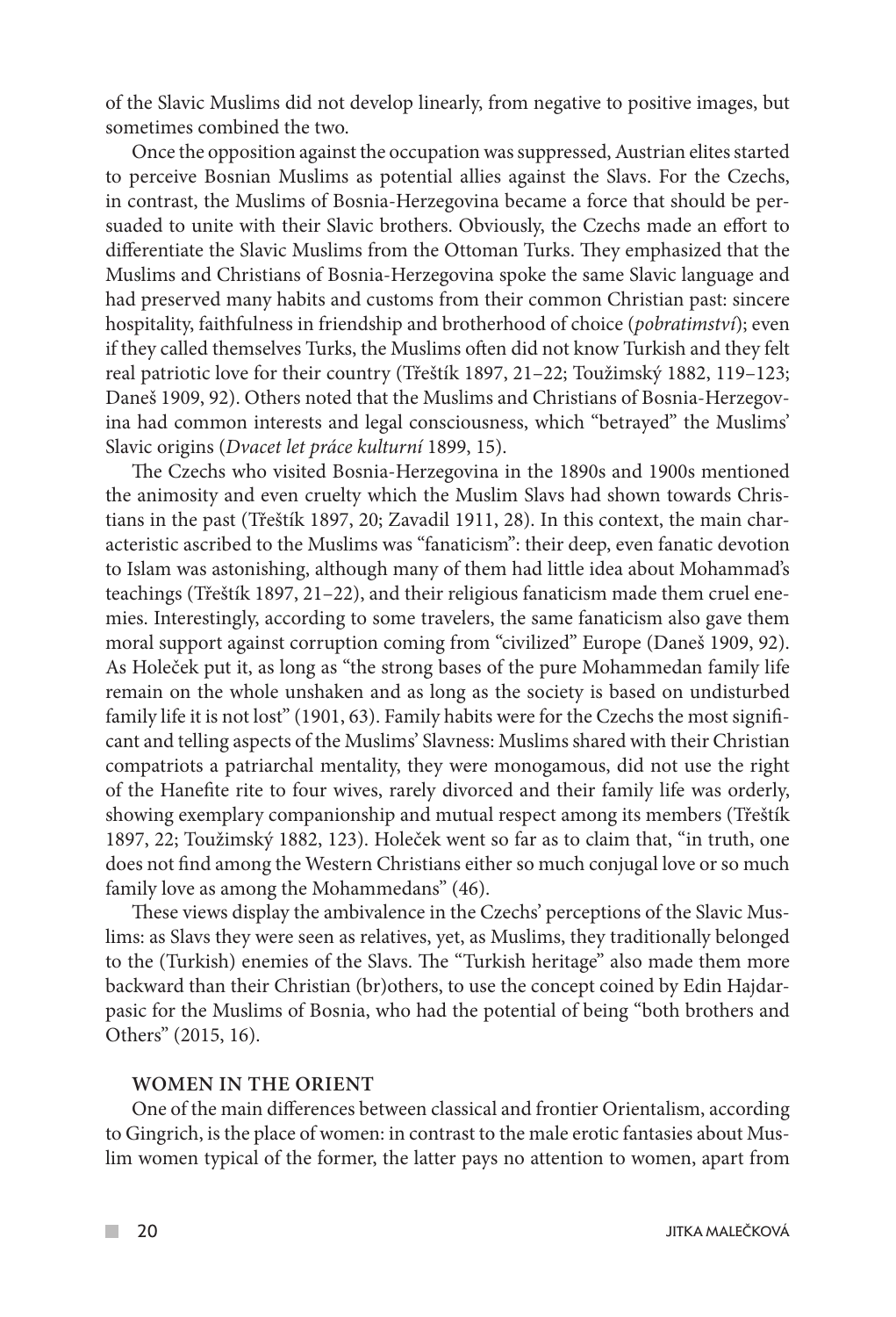"our" women threatened by the "bad Muslim" (2015, 63). From this perspective, the Czechs apparently belonged to the sphere of classical Orientalism: they were not only intrigued, but often fascinated by Turkish women. Travelers to the Ottoman Empire without exception dealt with this subject because "the Turkish woman, about whom we hear and read so much in Europe, is certainly something particularly attractive to every foreigner in the land of the crescent" (Svátek 1909, 51). Two approaches mingled in the descriptions of Turkish women: emphasis on women's subordinated position and oppression (Hálek 1925, 192–196; Svátek 1909, 7) and attraction for mysterious women as sexual objects. Both were connected in the notion of the harem, which could be described both as a prison (Kaminský 1909, 94–95; Guth 1896, 137) and as a realm of sexual phantasies (Svátek 1909, 166, 242; Klaus 1910, 229).

Most travelers agreed that Turkish/Muslim women were beautiful, at least when young, as "princesses from a fairy tale" (Štolba 1918, 121), with beautiful ivory-like faces, soft lips and bright eyes full of longing (Svátek 1909, 49). The more modern or coquettish ones wore only very light veils, which allowed the travelers to admire their exotic beauty (Jiřík 1913, 34; Svátek 1909, 56; Raušar 1903, 130); after 1908, it was even possible to see women on promenades without veils (Klaus 1910, 229–230). In the harem, women lived like slaves, completely segregated from the world and dependent on men; consequently, they were uneducated (only rich families had female governesses for their daughters), they could not choose their husbands, were considered men's property, had to obey their male relatives, first fathers and then spouses, and spent their lives in idleness, merely taking care of their appearance. When travelers reflected on relations in Muslim families, they portrayed them as lacking love, and provided details on marriage as a contract, wedding, divorce and heritage laws, although some noted Muslim women's comparable independence regarding their own property (Svátek 1909, 53–54).

When Svátek mentioned that "we hear and read so much [about the Turkish woman] in Europe", it was not mere rhetoric (1909, 51). Czech perceptions of Turkish women's lives were undoubtedly shaped by Western Orientalist authors such as the popular Pierre Loti. The author of one travelogue, Jiří Guth, translated Loti's *Les Désanchantées* (*The Disenchanted,* 1906) into Czech under the title *Harémy kouzla zbavené* (Harems deprived of magic), but travelers mentioned Loti's other novels as well (Svátek 1909, 106–109). Czech travelogues represented a masculine view of Oriental eroticism and the depictions of Turkish women show little originality: women symbolized the Oriental, the exotic and the different (Lewis 2004). Yet, the Czechs did not simply take over Western views. For instance, in contrast to British travelogues (Goldsworthy 2006, 30), Czech travelers did not identify the Ottoman Orient with femininity and the West with masculinity. Perhaps the character of the Czech encounters with the "Turks", which were even in modern times prevailingly perceived as Ottoman aggression, together with the memory of the Ottoman army's strength, revived as the Czechs followed the uprisings in the Balkans and the Russian-Turkish war in the 1870s, prevented attributing effeminacy to the Ottoman Empire and its men.

Compared to the attention paid to women by visitors of Istanbul, in travelogues to Bosnia-Herzegovina Muslim women figured less prominently. Slavic women as

 $\mathcal{C}^{\mathcal{A}}$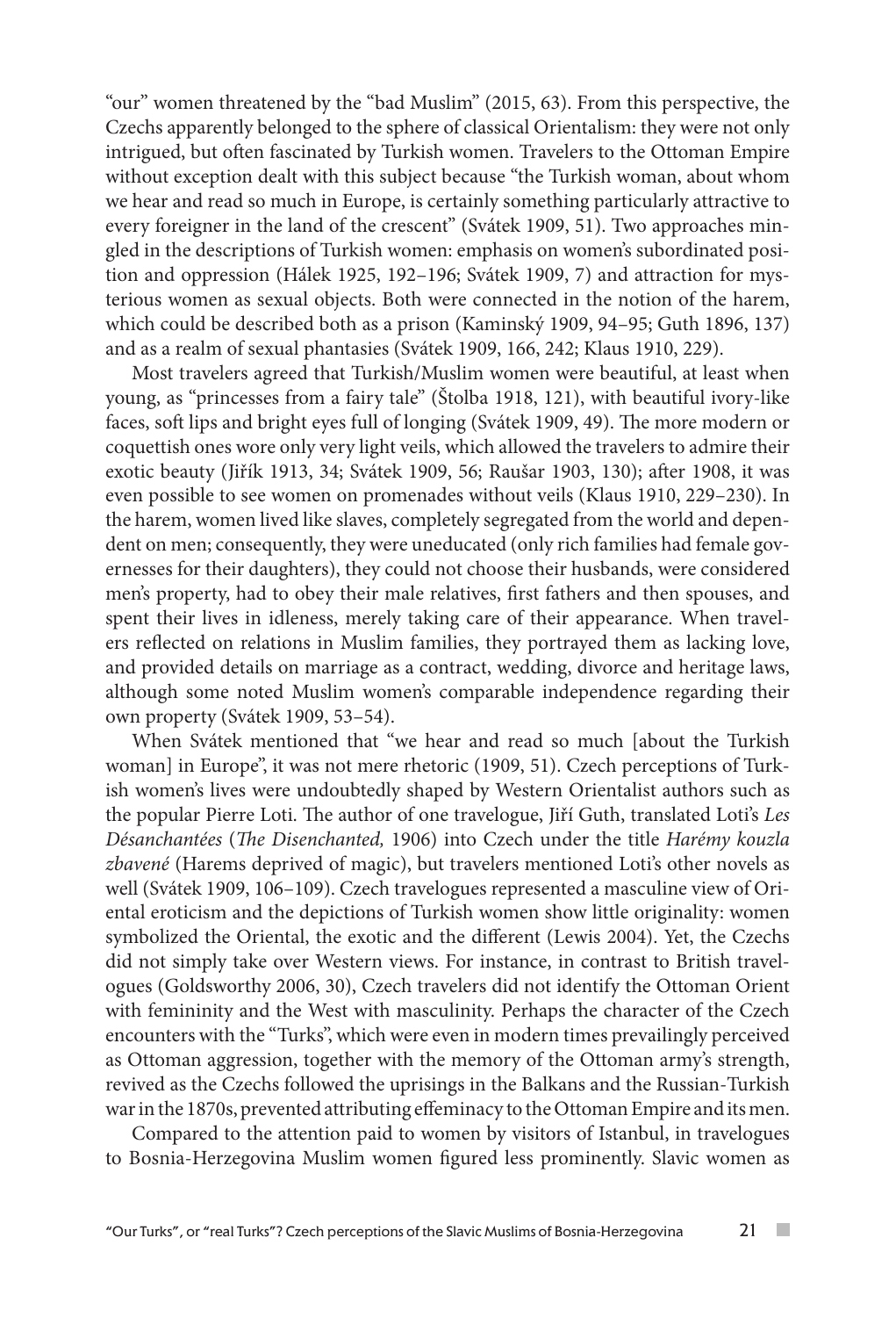a whole were occasionally depicted as victims of (Ottoman) Turkish lust, at times as fighters, but most often as wives or mothers. Muslim women also appeared mainly in the context of the family, which, the travelers noted, was patriarchal; women's role was limited to the family, but the conjugal relations were distinguished by mutual respect (Holeček 1901, 49–50; Třeštík 1897, 22). According to *Ottův slovník*, Muslim women in Bosnia-Herzegovina had more freedom than Ottoman Turkish women: in Bosnia, even elite women wore only light veils allowing their features to be seen, and in Herzegovina, they did not put on veils at all (1891, 433).

Occasionally, however, Czech travelers alluded to the same imagery, which was used for the description of Ottoman Turkish women, and the travelogues often included similar pictures of women in Oriental clothes. This Orientalizing perspective on Slavic women was widespread among the participants of a trip to the Southern Slavic lands, including Bosnia-Herzegovina, organized by the Czech Tourists' Club in 1897. One of the accounts of the trip described local Muslim women in the same way as others have depicted women of Istanbul: they were lazy and vain, led an idle life in segregation and were so stupid that one could not have a conversation with them (Velcl 1897, 95). Another account of the same trip mentioned that the tourists wanted to see a harem and the female participants were allowed to satisfy their curiosity thanks to a Czech female physician in Mostar, Bohuslava Kecková, who enabled them to enter several local harems (Buchar 1897, 57, 71).

The Orientalist imagery characterized the work of a prolific writer and journalist Bohumil Havlasa. Havlasa participated in the fighting in Bosnia in 1875 and wrote newspaper articles, stories and novels about his real and imagined experiences before he died as a volunteer in the Russo-Turkish war in 1877. One of his novels, *Péri*, takes place during the 1875 insurgence in Bosnia-Herzegovina, when the hero-narrator, a Czech supporter of the Christian insurgents, is captured by the "bloodthirsty demons", the Mohammedans of Bosnia-Herzegovina. The author uses multiple ethnic designations for the Muslims, including Mohammedans, Muslims, Ottomans, Turks and *Turčíns*, "trueborn Turks" and "Mohammedan Southern Slavs". He depicts both sides of the conflict as equally violent: a Muslim village is destroyed by the Christian insurgents while a Christian village is annihilated by the "Turks" (1901, 96). The story is reminiscent of a medieval romance: the narrator is imprisoned in the house of the local notable Ibrahim, whose nephew Ahmed is portrayed as handsome and proud (15). Although Ahmed saves the Christian prisoners from the fanatical crowd, the narrator runs away with Zékie, nicknamed *Péri* ("Fairy" in Turkish), boasting: "I have captured the gem of the enemies" (73). Trying to explain to himself his attraction for Zékie, he wonders about "Ottomanism, a character from the harem world. Orient, Orient! Whether rightly so? Whether this explanation was sufficient? I do not know" (104). When Zékie helps to save the Christian prisoners, Ahmed is furious: he swears that he will not try to prove that even a "Mohammedan" can behave in a "European" way anymore, but will just seek revenge (145). In the end, most of the "Turks", including Zékie, are killed or captured, but the author-narrator saves the life of Ahmed, showing the complicated relationship between a Christian Czech and a Muslim Bosnian.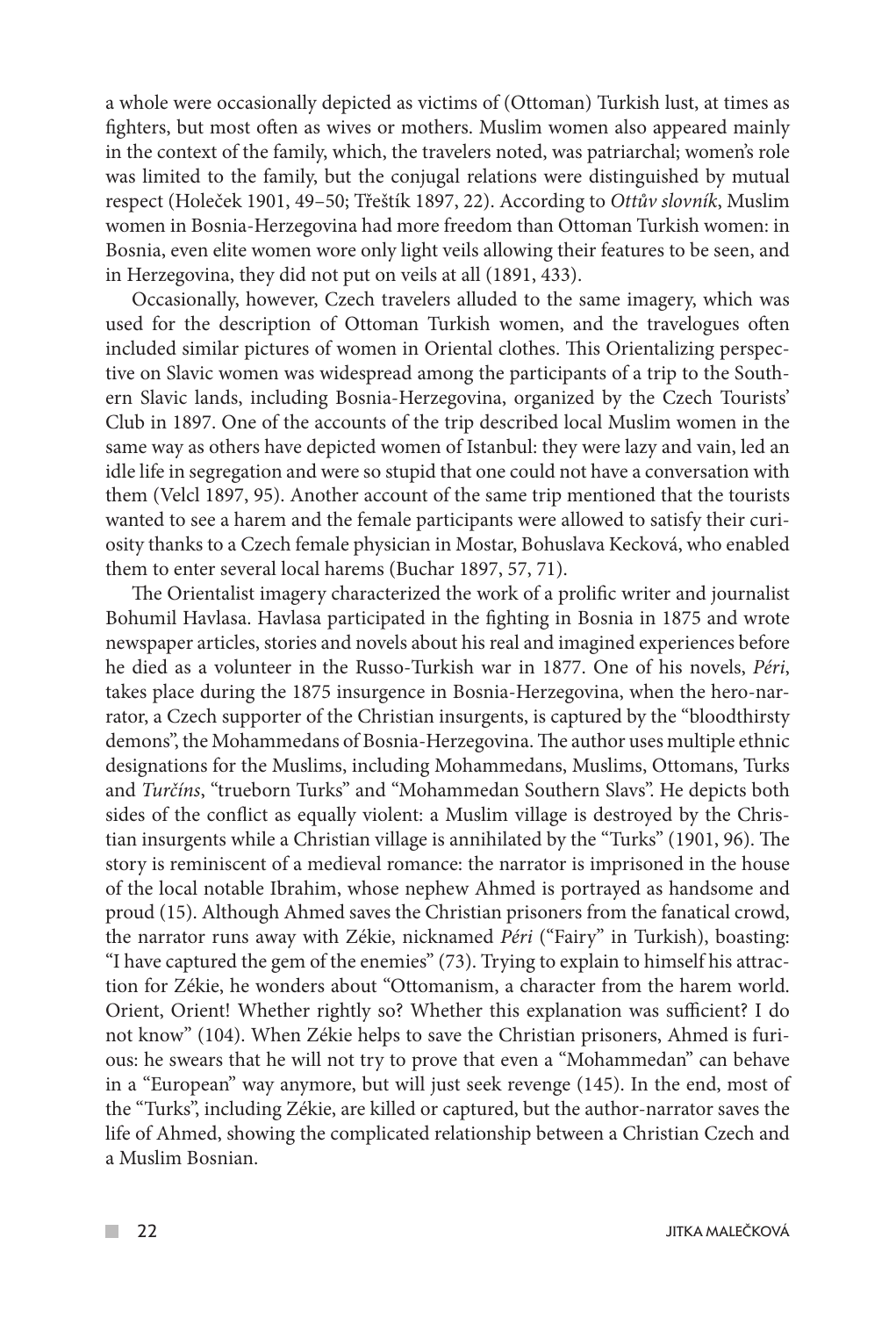When considering the impact of Orientalist stereotypes on Czechs' perceptions of Slavic Muslims, the views of women are of particular interest. While Gingrich does not take into account women as producers of Orientalist discourse, women's role in the classical colonial project was undeniable. A lot of attention has been devoted particularly to British women traveling to the Orient, marginalized by the mainstream male imperial discourse, yet often supporting the imperial and ethnocentric ideology (Yeğenoğlu 1998). In the Czech case, the Austro-Hungarian imperial project concerned women who were employed by the government in Bosnia-Herzegovina alongside men. The first Czech female physicians hired by the Habsburg government to look after (particularly Muslim) women in Bosnia-Herzegovina, Anna Bayerová and Bohuslava Kecková, on the whole, supported the Empire's mission in Bosnia-Herzegovina, even if Bayerová was at times at odds with her superiors. Bayerová found both Muslim men and women more "Oriental" than their Christian counterparts. She praised the location of the Muslims' houses, but mockingly described their tasteless decoration and their owners' lack of interest in useful gardening, or their love for onion and garlic (1893, 1–2). She complained that she had to devote a lot of time to her "Mohammedan" female patients not only in strictly medical matters, but also in order to improve their eating habits and "cultivate them" physiologically (Nečas 1992, 35). Concurrently, in a way reminiscent of the colonizers' patronizing attitude towards the colonized, though under different circumstances, Bayerová clearly felt responsible for her Muslim patients. This was also the case of her colleague Kecková, who was somewhat less critical of the Muslims; she made an effort to teach several young women to read, write and count, and came to the conclusion that local Muslim women were not less talented and diligent than Christian ones, but were held back by the impact of Islam and their husbands (1895, 14).

Other Czech women only got superficial impressions of the local population on their visits to Bosnia-Herzegovina: Máša Absolonová, who traveled from Sarajevo to Montenegro in 1912, depicted even Orthodox Christians she met in the mountains of Bosnia-Herzegovina as backward, attributing their situation to the lack of education under Ottoman rule (1912, 305–306). While crossing an area inhabited mainly by Muslims (*moslemíni*), she met crowds of "indigenous" people going to the market. She saw Christian men ride in saddles, while women trudged on foot along their horses. Further, she came across "a whole cavalcade of Turks, headed by a veiled Turkish woman bejeweled by gaudery and trumpery, gold and beads, proudly seated straddled in a Turkish saddle …" (305). Absolonová's somewhat condescending views display the positioning of a Czech woman vis-à-vis the local people of Bosnia-Herzegovina, both Christian and Muslim, while simultaneously differentiating between the two groups.

A similarly exotic image appeared in the travelogue of Růžena Svobodová, a respected woman writer who traveled through Bosnia-Herzegovina in 1911. Svobodová was intrigued by the Muslims whom she alternatively called Turks, Mohammedans and Serbian Mohammedans; she was impressed by their piety and showed great respect towards their religious habits. Yet, when describing her visit to a Muslim family in Mostar, she could not avoid using stereotypical images of the Muslim

**College**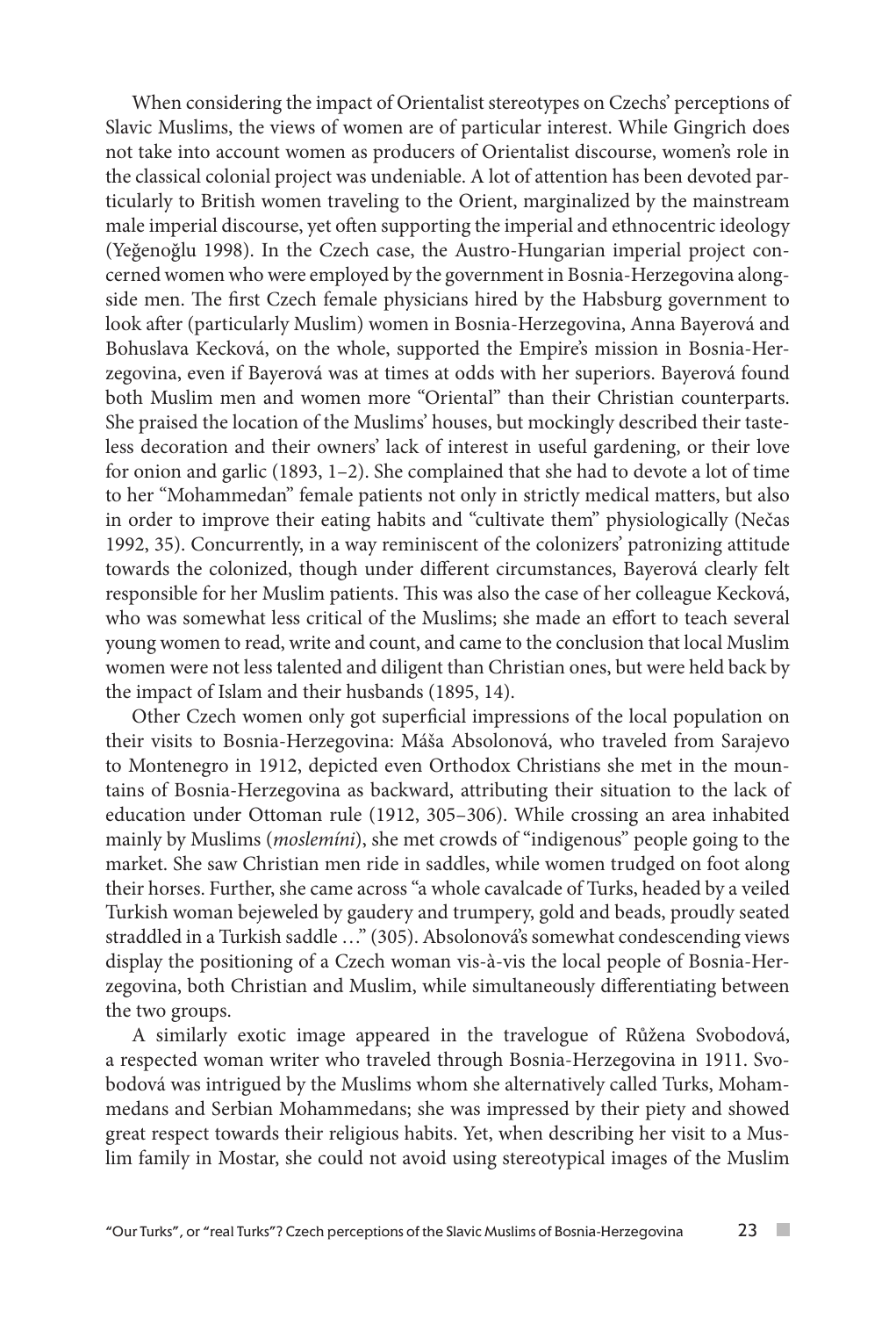women, their excessive fondness of jewelry, lack of education and superstitiousness, as well as references to the harem and Oriental tales: "Do you know The Thousand and One Nights, I ask. No, she doesn't and she has never heard about them. I explain to her what kind of book it is and think to myself: 'Well, you yourself are a Djamile or Safir or even Shehrezade'" (1911, 82). Thus, while Svobodová was clearly fond of Slavic Muslim women she met, their appeal seems to have resulted at least in part from their perceived "Orientalness".

#### **CONCLUSION**

Although the Habsburg and Ottoman Empires were neighbors, the actual frontier and the experience with the Turkish wars were more distant for the Czechs than for other Central and South East Europeans. It is therefore hardly surprising that the Czechs' relationship towards the Ottoman Turks and the Muslims of Bosnia-Herzegovina does not neatly fit the concept of frontier Orientalism. Given the 19th-century Czech society's aspiration to be integrated in (Western) European culture and its less direct concern for the Ottoman Empire, the Czechs' views of the Turks were influenced by the Western Orientalist discourse.

In Bosnia-Herzegovina, in contrast, the Czech position was closer to the Austrian civilizing mission and their frontier Orientalism: it lacked racial aspects and concerned close Muslims living in nearby occupied territories, though the similarity was complicated by the fact that the local population was Slavic, like the Czechs themselves. Czech perceptions of Slavic Muslims were ambivalent, as reflected also in the unsettled terminology used to denote the Muslims of Bosnia-Herzegovina. Their views oscillated between identifying the Muslims with the Ottoman Turks, and viewing them as Slavic (br)others. Although a shift can be followed between the works resulting from the military campaigns of the late 1870s and early 1880s on the one hand and later travelogues on the other, the attitudes did not develop in one direction and continued to oscillate well into the 20th century: the Muslim Slavs were fighters like the Turks and devoted to their families like other Slavs. The ambivalence concerned also Muslim women, who were portrayed as different from (Ottoman) Turkish women – as members of the family rather than sexual beings – but, concurrently, were often seen through Orientalist lenses. Such views were expressed by both men and women. Thus, despite the different conditions, Czech women participated in the construction of the stereotypes of Muslims in a way comparable to women representing colonial empires.

#### LITERATURE

Absolonová, Máša. 1912. "Přes hranice Černé Hory." *Ženský svět* 16, 22: 305–307.

Ashcroft, Bill – Gareth Griffiths – Helen Tiffin. 2007. *Post-colonial Studies: The Key Concepts.* London: Routledge.

Bayerová, Anna. 1893. "Črty z Bosny I: Domy Mohamedánů." *Pšovan* 23, 7: 1–2.

Buchar, Jan. 1898. *První výlet Klubu českých turistů do Dalmacie, Černé Hory, Hercegoviny, Bosny a Záhřebu ve dnech od 13. do 30. dubna 1897*. Praha: Nákladem vlastním.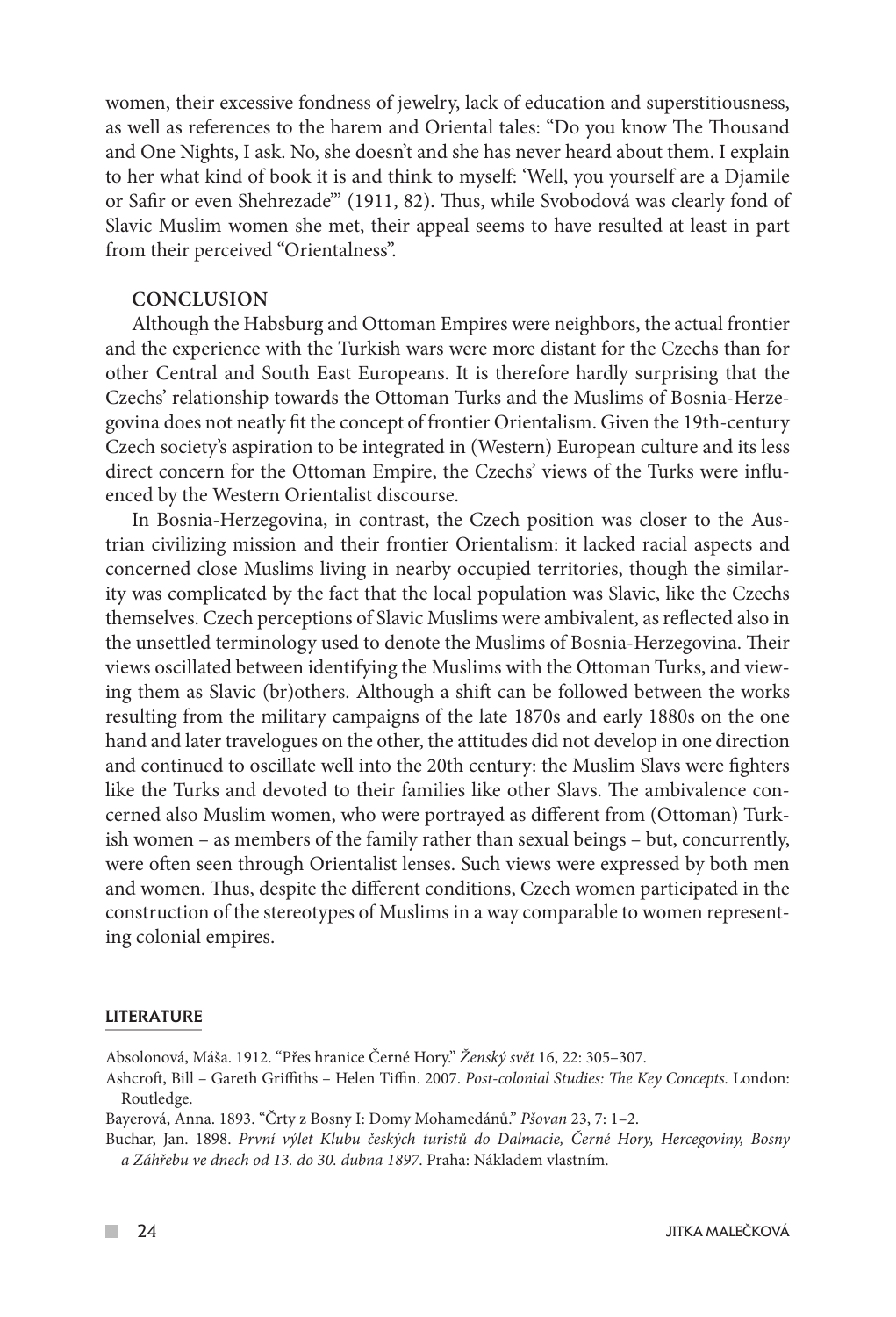Daneš, Jiří V. 1909. *Bosna a Hercegovina*. Praha: Český čtenář.

- *Dvacet let práce kulturní. Cesta Bosnou a Hercegovinou, již vykonali J.U.Dr. Emanuel Dyk, Max Hájek, František König, říšští i zemští poslanci*. 1899. Plzeň: Knihtiskárna J. Císaře.
- Chaura, Edmund. 1893. *Obrázky z okupace bosenské*. Praha: Přítel domoviny.
- Gingrich, Andre. 1996. "Frontier Myths of Orientalism: The Muslim World in Public and Popular Cultures of Central Europe." In *Mediterranean Ethnological Summer School*, ed. by Bojan Baskar – Borut Brumen, 99–127. Piran: Institut za multikulturne raziskave.
- Gingrich, Andre. 2010. "Blame it on the Turks: Language regimes and the culture of frontier Orientalism in Eastern Austria". In *Diskurs – Politik – Identität/Discourse – Politics – Identity*, ed. by Rudolf De Cillia – Helmut Gruber – Michal Krzyzanowski – Florian Menz, 71–81. Tübingen: Staufeenburg.

Gingrich, Andre. 2015. "The Nearby Frontier: Structural Analyses of Myths of Orientalism." *Diogenes* 60, 2: 60–66.

Goldsworthy, Vesna. 2006. "The Balkans in Nineteenth-Century British Travel Writing." In *Travel Writing in the Nineteenth Century: Filling the Blank Spaces*, ed. by Tim Youngs, 19–35. London – New York – Delhi: Anthem Press.

Guth, Jiří. 1896. *Letem přes řecký kraj: Feuilletony z cest.* Praha: Dr. Frant. Bačkovský.

- Hajdarpasic, Edin. 2015. *Whose Bosnia: Nationalism and Political Imagination in the Balkans, 1840– 1914*. Ithaca – London: Cornell University Press.
- Hálek, Vítězslav. 1925. *Cestopisy: Články z let 1861–1874*. Praha: Nakladatelství Borový.

Havlasa, Bohumil. 1901. *Péri*. Praha: F. Šimáček.

- Heffernan, Teresa. 2011. "Traveling East: Veiling, Race, and Nations." In *The Poetics and Politics of Place: Ottoman Istanbul and British Orientalism*, ed. by Zeynep İnankur – Reina Lewis – Mary Roberts, 157–165. Istanbul: Pera Museum.
- Holeček, Josef. 1876. *Černá Hora*. Praha: Nákladem Spolku pro vydávání laciných knih českých.
- Holeček, Josef. 1901. *Bosna a Hercegovina za okupace*. Praha: Nákladem vlastním.
- Hořica, Ignát. 1909. *Smutné i veselé z Bosny a Hercegoviny*. Praha: J. Otto.
- Jiřík, V. 1913. *K pyramidám: Zápisky z cest*. Praha: Nakladatel Fr. Švejda.
- Kaminský, Bohdan. 1909. *Návštěvou u chorého muže. Causerie z cesty*. Praha: Jos. R. Vilímek.
- Kecková, Bohuslava. 1895. "Z lékařské činnosti MUDr. Bohuslavy Keckové." *Lada* 2: 14.
- Klaus, Alois. 1910. *Do říše půlměsíce*. Praha: Nakladatelství E. Beaufort.
- Lewis, Reina. 2004. *Rethinking Orientalism: Women, Travel and the Ottoman Harem*. London New York: I. B. Tauris.
- Lisy-Wagner, Laura. 2013. *Islam, Christianity, and the Making of Czech Identity, 1453–1683.* Burlington: Ashgate.
- Nečas, Ctibor. 1987. *Na prahu české kapitálové expanze: rozpínavost českého bankovního kapitálu ve střední, jihovýchodní a východní Evropě v období rakousko-uherského imperialismu*. Brno: Univerzita J. E. Purkyně.
- Nečas, Ctibor. 1992. *Mezi muslimkami: působení úředních lékařek v Bosně a Hercegovině v letech 1892– 1918*. Brno: Masarykova univerzita.
- Okey, Robin. 2007. *Taming Balkan Nationalism: The Habsburg 'Civilizing Mission' in Bosnia, 1878–1914.*  Oxford – New York: Oxford University Press.
- *Ottův slovník naučný*, Vol. 4. 1891. Praha: J. Otto.
- *Povstání v Bosně. Pravdivé příhody rakouského vojáka v Bosně a Hercegovině*. 1883. Praha: A. Reinwart. Raušar, Josef Zdeněk. 1903. *Na půdě sopečné: Z potulek po Srbsku, Makedonii a Turecku*. Praha: Dr. Eduard Grégr a syn.
- Rataj, Tomáš. 2002. *České země ve stínu půlměsíce: Obraz Turka v raně novověké literatuře z českých zemí*. Praha: Scriptorum.
- Rieger, František Ladislav. 1860. *Slovník naučný I.* Praha: Kober a Markgraf.
- Ruthner, Clemens *–* Diana Reynolds Cordileone *–* Ursula Reber *–* Raymond Detrez, eds. 2015. *Wechsel-Wirkungen: Austria-Hungary, Bosnia-Herzegovina, and the Western Balkans, 1878–1918*. 2ndedition. New York et al.: Peter Lang.
- Sirovátka, Oldřich. 1968. "Rozšíření balad s tureckou tematikou v české a slovenské tradici." *Český lid* 55, 2–3: 102–108.